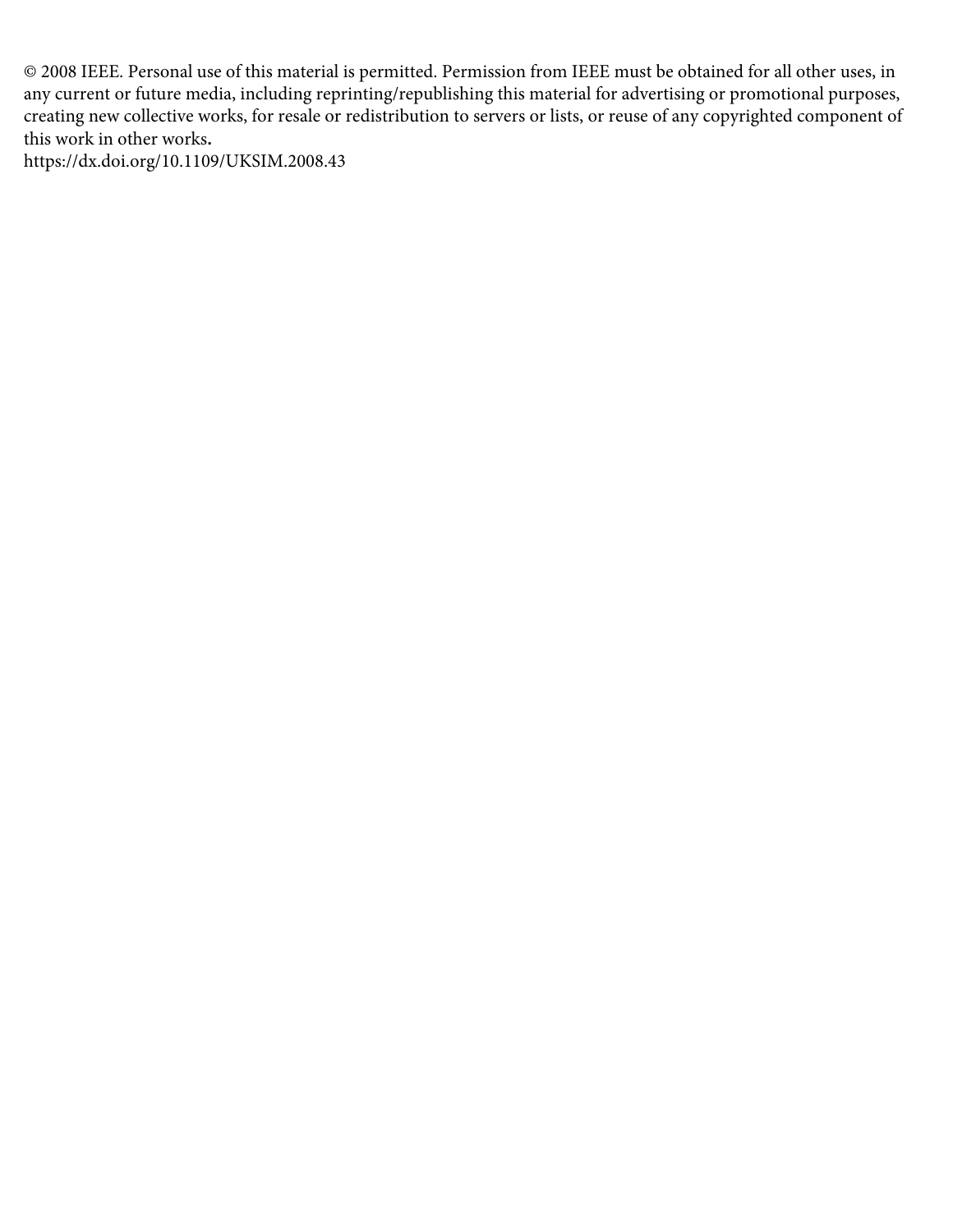# **Stochastic Analysis of the Packet-Pair Bandwidth Probing Event under Heterogeneous Cross-Traffic**

M. J. Tunnicliffe

*Faculty of Computing, Information Systems and Mathematics, Kingston University, Kingston-on-Thames, Surrey, KT1 2EE. +20-85472000+62674 M.J.Tunnicliffe@king.ac.uk*

#### **Abstract**

*An analytical model of packet-pair bandwidthprobing under heterogeneous traffic is compared with a discrete-event simulation. The arrival of each packet-type is governed by an independent Poisson process, such that the aggregate distribution is approximately Gaussian. The waiting-time can be resolved into two components: A transient component representing the emptying process, and an equilibrium component representing the return to a steady-state distribution. The simulated waiting-time and dispersion characteristics agree closely the model's predictions.*

## **1. Introduction**

If a network path has a capacity *l* bits/s, and carries cross-traffic *c* bits/s, then the utilization  $\rho = c/l$  and the bandwidth available for new users  $AB = l - c$ . Reliable *AB* estimates are useful to network clients who require a minimum bandwidth for real-time applications, and system administrators for achieving optimal performance [1].

The packet-pair technique of Melander et al. [2] gauges available bandwidth in terms the dispersion between probe-packets transmitted in closely-spaced pairs. In the original model, cross-traffic was assumed to behave as a continuous "fluid", such that the individual packet service time was zero. If the first packet in a pair contains  $S_p$  bits, it blocks the channel for  $S_p/l$  seconds, creating a backlog of  $c \cdot S_p/l$  bits. If the second packet arrives before this backlog clears, it is delayed by the residual waiting time and the time separation between the packet deliveries increases. By plotting the dispersion ratio (i.e. the ratio of output to input packet separation) against the probing rate, *l* , *c* and thus the available bandwidth can (in principle) be determined.

An earlier paper [5] presented a model of the packet-pair probing event, which agreed closely with the results of a discrete-event simulation for both single and multi-hop network paths. However, this model assumed that the network cross-traffic was composed of identical uniform-sized packets. The current paper extends the model to cover more realistic traffic, composed of different sized packets.

### **2. The Packet-Pair Probing Event**

#### **2.1 The Fluid-Traffic Model**

This analysis concentrates on the "tight link" of a network path, i.e. the link with the smallest *AB* which dictates the overall path capacity. The derivation below differs from the original [2] in that individual packet arrivals are considered in the time domain. If the first packet in a pair (#1) arrives at the instant  $t = 0$ , the buffer suddenly acquires  $S_p$ bits, which complete service at time  $t = S_p/l$ . Meanwhile cross-traffic arrives at *c* bits/s, so the  $subsequent$  waiting-time<sup>1</sup> profile subsequent waiting-time<sup>1</sup> profile is<br> $w(t) = \max(S_p/l - (1 - c/l)t, 0)$ . If Packet #2 arrives at time  $t = \Delta_{in}$ , then it leaves the server when  $t = w(\Delta_{in}) + S_p/l$ . It can be seen from Figure 1 that  $p = w(\Delta_{in}) + S_p/l$ . It can be seen from Figure 1 that<br>  $S_p/l + \Delta_{out} = \Delta_{in} + w(\Delta_{in}) + S_p/l$ , which can be re-arranged to obtain the dispersion ratio:

$$
D = \frac{\Delta_{out}}{\Delta_{in}} = 1 + \frac{w(\Delta_{in})}{\Delta_{in}}.
$$
 (1)

since  $w(\Delta_{in}) = \max(S_p/l - (1 - c/l)\Delta_{in}, 0)$ , it is easy to show that:

<sup>&</sup>lt;sup>1</sup> "Virtual Waiting Time" (VWT)  $w(t)$  is the time packet arriving at time *t* takes to reach the server. Here it was gauged by measuring the sojourn times of "virtual" (zero size) packets.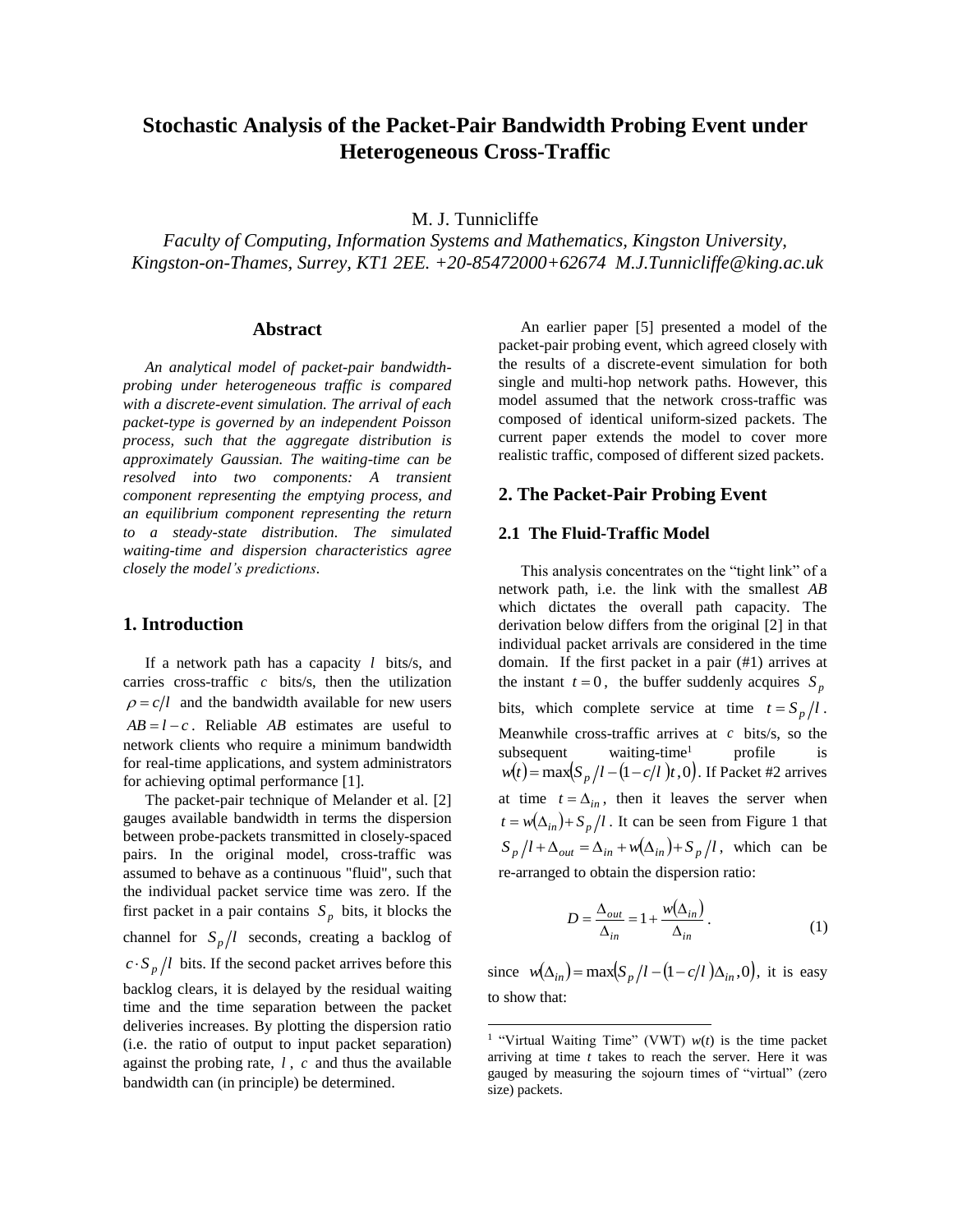$$
D = \max\left(\frac{r}{l} + \frac{c}{l}, 1\right) \tag{2}
$$

where *r* is the "probing rate", given by  $S_p / \Delta_{in}$ bits/s. In principle, the graph of *D* against *r* (Figure 2) remains flat at  $D=1$  for all  $r \le l-c$  (the effective bandwidth), and increases linearly with a slope  $1/l$  for all  $r > l - c$ . The values of l and c can therefore be determined by linear regression.



**Figure 1.** Virtual waiting-time profile during the packet-pair arrival under fluidic cross-traffic.



**Figure 2.** Ideal graph of dispersion ratio vs. probing rate for one congestible link.



**Figure 3.** Fluid model and simulation data obtained using various traffic processes. (Server rate 1Mbit/s, cross traffic 500kbit/s, available bandwidth 500kbit/s, probe packets 1000 bytes.)

#### **2.2 Limitations of the Fluid Model**

Figure 3 compares the model with simulation data obtained using three cross-traffic scenarios. While the 1-byte packets<sup>2</sup> (which are of negligible size compared to the 1000-byte probe packets) conform to the fluid model, the dispersions obtained using larger variable-size packets tend to be greater than the model's predictions, especially when the probe-rate is close to the available bandwidth (500kbit/s). This is a well-documented effect known as "probing bias" [3], which causes an underprediction of the available bandwidth and an overprediction of the link capacity.

This problem has been studied at a deterministic "sample-path" level [3] and using probabilistic packet-arrival models [4,5]. Park et al. [4] used an exact model of M/D/1 queuing dynamics, while Tunnicliffe et al. [5] developed simpler (though nonetheless accurate) approximation.

However, both these models assume that the cross-traffic is Poisson and composed of uniformsize packets. Here we develop an extended version for heterogeneous traffic composed of different sized packets, and compare the predictions with simulation data.

# **3. Approximate Stochastic Model**

#### **3.1 Modeling Heterogeneous Traffic**

For the purposes of this paper, cross-traffic will be assumed to be highly "modal", i.e. composed of a finite number  $P$  of independent arrival processes with their own characteristic packet-sizes  $S_1, S_2,...S_p$  bits. Let  $\beta_i$  be the proportion of packets which are of size  $S_i$ , and  $\alpha_i$  be the proportion of the total traffic (in bits/s) which consists of packets of size  $S_i$ . The quantities  $\alpha_i$  and  $\beta_i$  are related by the formulae:

$$
\alpha_i = \beta_i S_i / \sum_{j=1}^P \beta_j S_j, \ \beta_i = \frac{\alpha_i}{S_i} / \sum_{j=1}^P \frac{\alpha_j}{S_j} \,. \tag{3}
$$

Table I shows the three packet-size distributions used in this work. Profile 1 was borrowed from [6], while Profiles 2 and 3 were arbitrarily chosen.

<sup>&</sup>lt;sup>2</sup> The simulation software (written in C++) is not constrained to the limitations of IP, whose packets are typically 46-1500 bytes for the Ethernet protocol.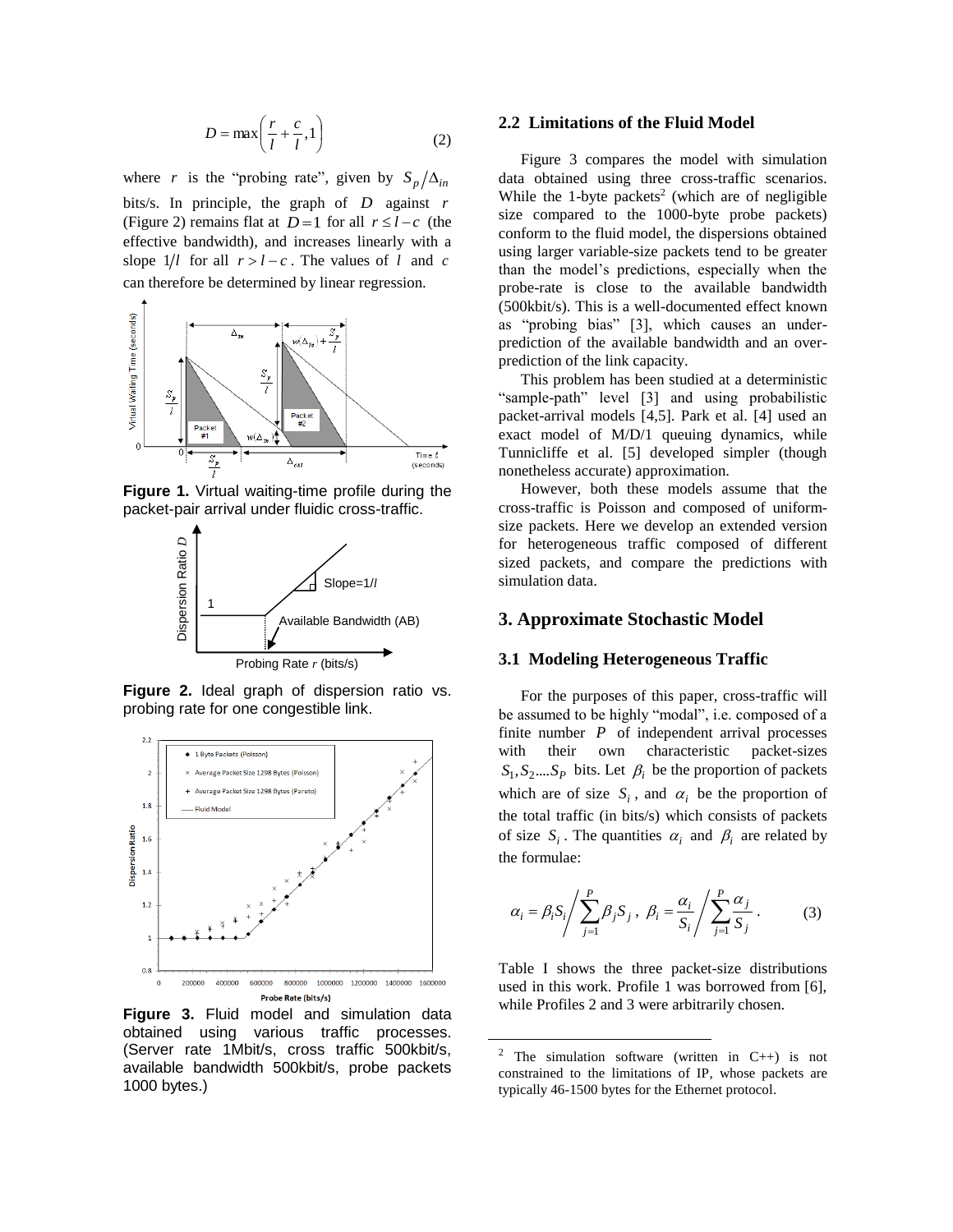| <b>Profile 1</b> ( $S_{eff} = 1298$ bytes)        |                              |                              |  |
|---------------------------------------------------|------------------------------|------------------------------|--|
| <b>Packet Size</b><br>(bytes)                     | % of Total<br><b>Traffic</b> | % of Total<br><b>Packets</b> |  |
| 60                                                | 4.77                         | 46                           |  |
| 148                                               | 2.81                         | 11                           |  |
| 500                                               | 9.50                         | 11                           |  |
| 1500                                              | 82.92                        | 32                           |  |
| <b>Profile 2</b> ( $S_{\text{eff}}$ = 639 bytes)  |                              |                              |  |
| <b>Packet Size</b>                                | % of Total                   | % of Total                   |  |
| (bytes)                                           | <b>Traffic</b>               | <b>Packets</b>               |  |
| 50                                                | 14.88                        | 60                           |  |
| 108                                               | 10.71                        | 20                           |  |
| 500                                               | 24.80                        | 10                           |  |
| 1000                                              | 49.60                        | 10                           |  |
| <b>Profile 3</b> ( $S_{\text{eff}} = 2218$ bytes) |                              |                              |  |
| <b>Packet Size</b>                                | % of Total                   | % of Total                   |  |
| (bytes)                                           | <b>Traffic</b>               | <b>Packets</b>               |  |
| 500                                               | 2.56                         | 10                           |  |
| 1000                                              | 5.13                         | 10                           |  |
| 1500                                              | 15.38                        | 20                           |  |
| 2500                                              | 76.92                        | 60                           |  |

| Table I: The three packet-size distributions |  |  |
|----------------------------------------------|--|--|
|----------------------------------------------|--|--|

#### **3.2 Equilibrium Queue Model**

Now if all the arrival processes are assumed to be Poisson, the bottleneck node may be considered an M/G/1 queue, whose average equilibrium behavior can be modeled using the Pollaczek-Khintchine (P-K) equation [7]. According this formula, the mean equilibrium waiting time is:

$$
\overline{w} = E(w) = \frac{\lambda E(t_s^2)}{2(1-\rho)}
$$
(4)

where the packet service time  $t_s = S/l$  and  $\lambda$  is the aggregate packet arrival rate  $c \sum_{j=1..P} \alpha_j / S_j$ . Thus

$$
\overline{w} = \frac{\lambda E(S^2)}{2l(l-c)} = \left(\sum_{j=1}^{P} \frac{\alpha_j}{S_j}\right) \frac{c}{2l(l-c)} \cdot \sum_{i=1}^{P} \beta_i S_i^2 \tag{5}
$$

and using Eqn.(3) to eliminate  $\beta_i$  yields

$$
\overline{w} = \frac{c}{2l(l-c)} \cdot \sum_{i=1}^{P} \alpha_i S_i . \tag{6}
$$

The quantity  $\Sigma_{i=1..P} \alpha_i S_i$  can be regarded as the "effective packet size" *Seff* , and is computed for all three packet-size distributions in Table I.

The variance of the waiting time is somewhat more problematic: Exact models exist for the M/D/1 queuing distribution (which could be applied to the M/G/1 system by analogy) but these require some detailed numerical computation.

According to the Heavy Traffic Approximation (HTA), the cumulative queue-size distribution is approximately exponential [8], suggesting that the mean and standard deviation should be approximately equal. This observation was utilized in an earlier paper [5], where (combined with the other approximations in the model) it yielded fairly reasonable results. However, Figure 4(a) shows that the values only truly converge under very high utilization ( $\rho \ge 0.8$ ), and elsewhere the mean provides a significant under-prediction of the standard deviation.



**Figure 4.** Standard deviation VWT under equilibrium conditions. (a) Simulated standard deviation compared with the Heavy Traffic Approximation (HTA). (b) Simulated standard deviation compared with hybrid deltafunction/HTA model. (Server speed was 1Mbit/s in all cases.)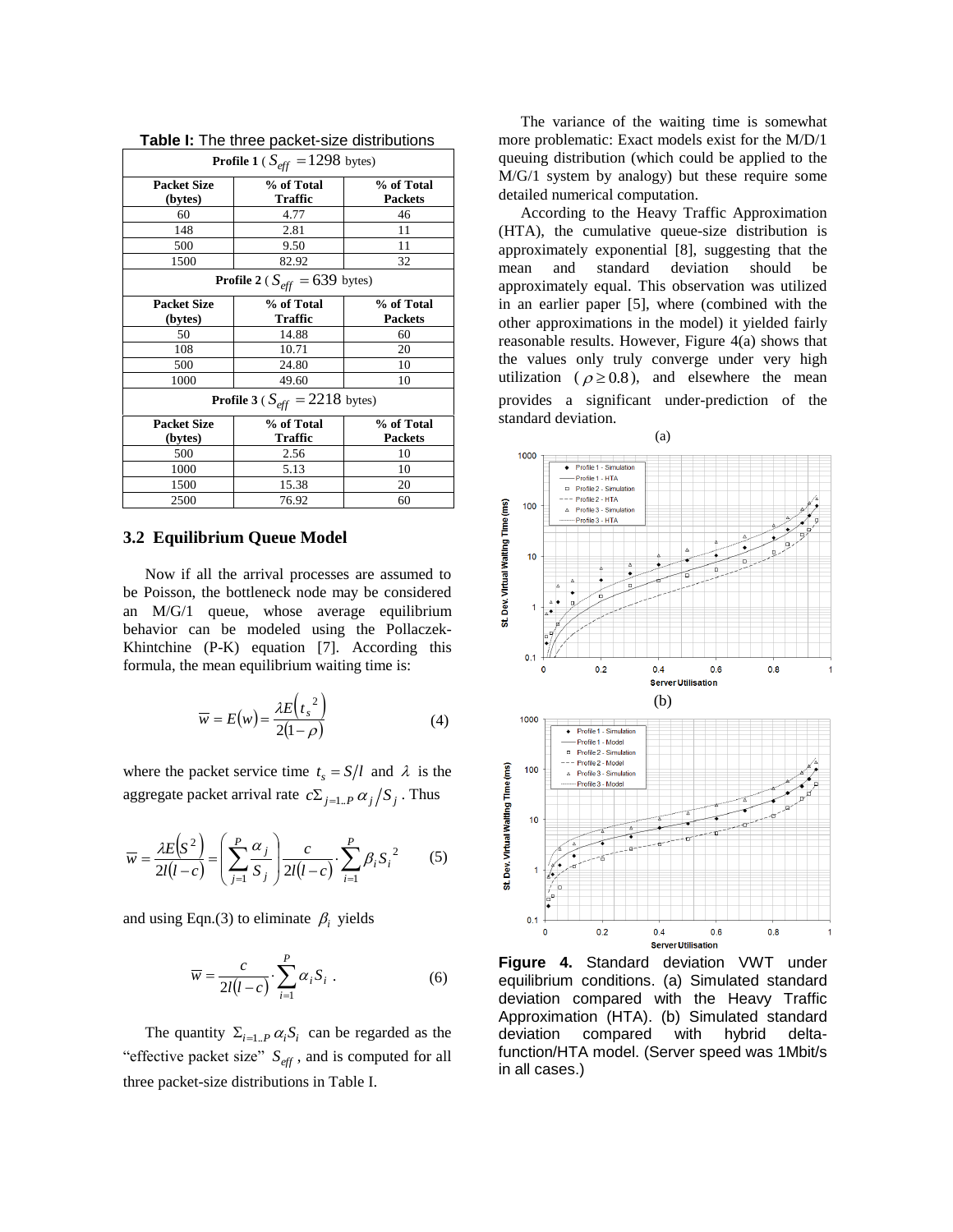In order to achieve a better approximation, we observe that for lower utilizations an arriving packet has a chance  $1-\rho$  of finding the buffer empty, and thus experiencing no waiting-time. This component of the waiting-time PDF can be represented by a delta function at  $t = 0$ , with a magnitude  $1-\rho$ . If an exponential function is assumed for all finite queuesizes, the waiting-time PDF becomes:

$$
f(w) = (1 - \rho) \cdot \delta(w) + \frac{\rho^2}{\overline{w}} \cdot \exp\left(-\frac{\rho w}{\overline{w}}\right) \tag{7}
$$

and the standard deviation can thus be computed:

$$
\sigma_w = \sqrt{E(w^2) - \overline{w}^2} = \overline{w} \sqrt{\frac{2}{\rho} - 1} . \tag{8}
$$

Figure 4(b) compares this with the simulated results for all three packet-size distributions. There is now a slight tendency to *over*-predict  $\sigma_w$ , but this is only significant under very low utilizations, where the equilibrium waiting-time could for most practical purposes be ignored.

### **3.2 Transient Queue Behavior**

At the instant the first probe-packet arrives  $(t = 0)$ , the buffer contains  $S_p + \overline{w}l$  bits with a standard deviation  $\sigma_w l$  bits. For  $t \ge 0$ , two competing processes occur: the backlog is cleared by the server and additional cross-traffic arrives. Using the arrival model developed earlier, the number of packets of size  $S_i$  to arrive by time *t* must have a mean  $\alpha_i ct/S_i$  and variance  $\alpha_i ct/S_i$ . (A Poisson distribution's variance is equal to its mean.) Thus the mean *total* arrived bits is  $\sum_{i=1..P} \alpha_i ct = ct$  variance  $\sum_{i=1..P} \alpha_i c S_i t = c S_{eff} t$  and (before there is any significant chance of the queue emptying completely) the mean number of stored bits is  $S_p + \overline{w}l - (l - c)t$  with variance  $cS_{\text{eff}}t + \sigma_w^2 l^2$ . If the distribution is approximated by a Gaussian, the waiting-time PDF is given by:

$$
f_t(w) = \frac{l}{\sqrt{2\pi (cS_{eff} + \sigma_w^2 l^2)}}
$$

$$
\cdot \exp\left[-\frac{(w - S_p - \overline{w}l + (l - c)t)^2}{2(cS_{eff}t + \sigma_w^2 l^2)}\right]
$$
(9)

However, as this applies only for  $w \ge 0$  (the queue cannot empty below zero), the resulting contribution to the mean waiting-time must be

$$
\overline{w}_{trans}(t) = \int_{0}^{\infty} w f_t(w) dw
$$

$$
= \frac{1}{l} \sqrt{\frac{cS_{eff}t + \sigma_w^2 l^2}{2\pi}} \exp\left[-\frac{(S_p + \overline{w}l - (l - c)t)^2}{2(cS_{eff}t + \sigma_w^2 l^2)}\right]
$$

$$
+ \frac{S_p + \overline{w}l - (l - c)t}{2l} \left[1 + erf\left(\frac{S_p + \overline{w}l - (l - c)t}{\sqrt{2(cS_{eff}t + \sigma_w^2 l^2)}}\right)\right]
$$
(10)

The  $n < 0$  portion of the Gaussian distribution (Eqn.9) represents the set of possibilities in which the queue has already completely emptied and is recovering its equilibrium state (see Figure 5). Although equilibrium is in reality achieved gradually, for the purposes of the model we will assume that it occurs abruptly  $t_{eq}$  seconds (the "effective equilibrium time") after *w* reaches zero. Thus the waiting-time contribution from equilibrium recovery for  $t > t_{eq}$  is given by:

$$
\overline{w}_{eq}(t) = \overline{w} \int_{-\infty}^{0} f_{t-t_{eq}}(w) dw
$$

$$
= \overline{\frac{w}{2}} \left[ 1 - erf \left( \frac{S_p + \overline{w}l - (l - c)(t - t_{eq})}{\sqrt{2(cS_{eff}(t - t_{eq}) + \sigma_w^2 l^2)}} \right) \right]
$$
(11)

(for all  $t > t_{eq}$ ) and the overall mean virtual waiting time becomes:

$$
\overline{w}(t) = \begin{cases}\n\overline{w}_{trans}(t); & t \le t_{eq} \\
\overline{w}_{trans}(t) + \overline{w}_{eq}(t); & t > t_{eq}\n\end{cases}.
$$
\n(12)

It is convenient to define  $t_{eq}$  as the time taken for the mean waiting time of an initially empty queue to reach half its equilibrium value. For the M/D/1 system, this was empirically found to follow the equation

$$
t_{eq} = S_c / (k_1 l - k_2 c)
$$
 (13)

where  $k_1 = 3.22 \text{ s}^{-1}$ ,  $k_2 = 3.89 \text{ s}^{-1}$  and  $S_c$  is the constant packet-size [5]. Figure 6 shows that the equation approximately holds for the three traffic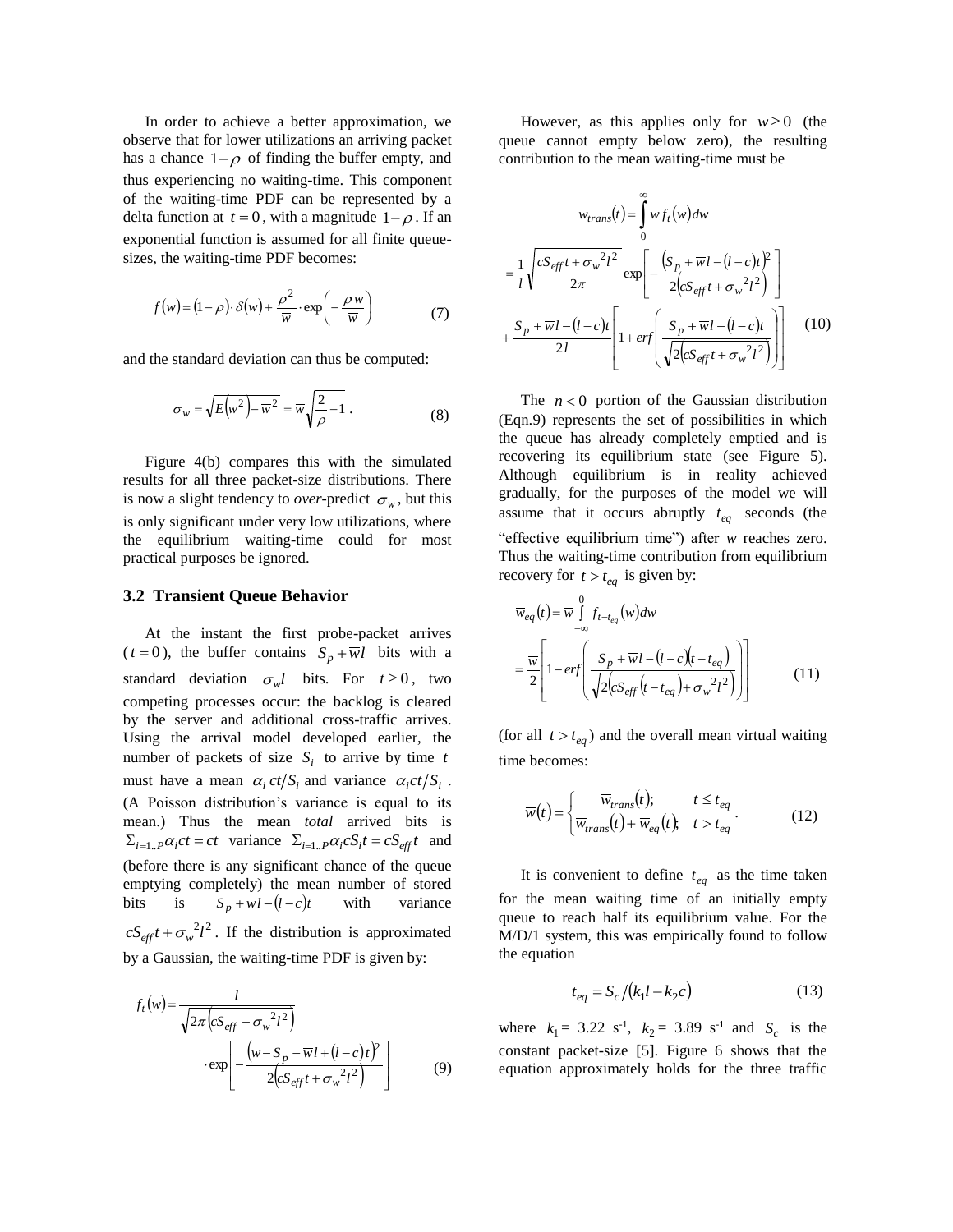profiles in Table I (setting  $S_c = S_{\text{eff}}$ ) for utilizations up to about 0.75. (For utilizations above 0.75, the residual bandwidth is likely to be of poor quality anyway, and of limited use to real-time applications.) Figure 7 shows some simulated mean virtual waiting time profiles (averaged over 1000 simulations), compared with the model predictions.



**Figure 5.** Representation of the Gaussian waiting-time PDF's during buffer emptying.



**Figure 6.** Effective relaxation time as a function of server utilization.

## **3.3 Packet Pair Dispersion**

It is simple to map Eqn.12 to the mean interpacket dispersion ratio *D*: It can be seen from Figure 8 that  $\overline{w} + S_p/l + \Delta_{out} = \Delta_{in} + \overline{w}(\Delta_{in}) + S_p/l$ , so

$$
D = \frac{\Delta_{out}}{\Delta_{in}} = 1 + \frac{\overline{w}(\Delta_{in}) - \overline{w}}{\Delta_{in}}
$$
(14)

where  $\Delta_{in} = S_p / r$ . Figure 9 compares the mean *D* vs. *r* characteristics obtained using this model with the results of simulation, showing a close agreement between the two.



**Figure 7.** Mean VWT profiles obtained using the three traffic profiles of Table I during the passage of a 1500-byte probe packet. The ×'s represent *ρ*=0.3 and the +'s 0.6. Solid lines indicate the predictions of Eqn.12. (Server speed was 1Mbit/s.)